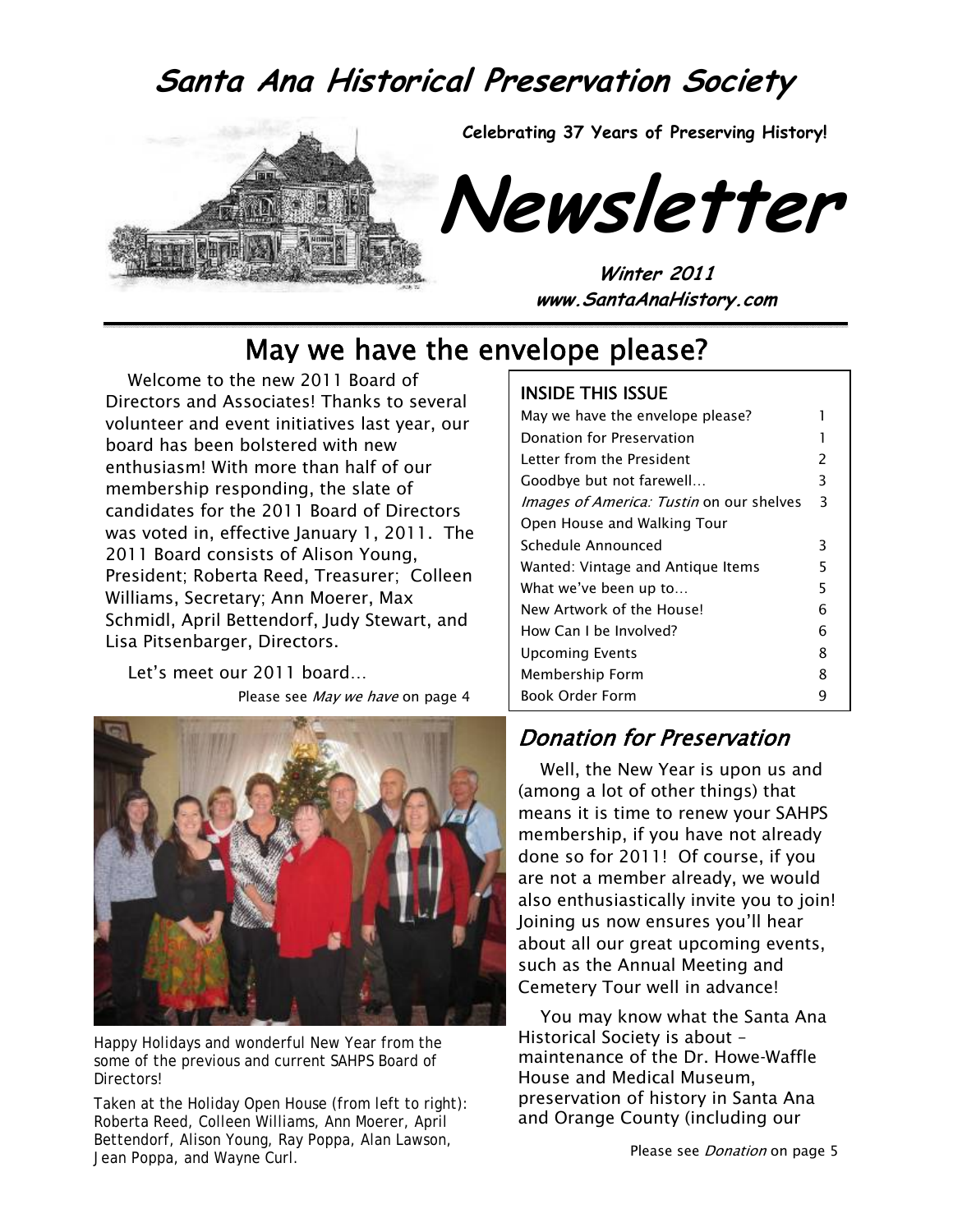# From the President

We're still in the middle of winter, but I'm feeling like spring has already arrived! I'm excited about the new faces on our Board of Directors (see their bios in this issue) and the great list of new and returning Associate Directors. The feeling of energy at our January Board meeting was wonderful, with participation from all, including our three new student associates from Santa Ana High School.

Only a month into the year and we have already taken down holiday decorations (our "un-decorating" party was fun, with pizza and the help of over 15 Santa Ana High students), tidied up the Dr Howe-Waffle House, and decorated and set up displays for our Valentine Open House.

Coming up soon is our annual Board planning retreat, where we will decide on the Society's focus for the year and create a list of projects we would like to work on. There's lots of work ahead, but if we can stay energized, the rest of 2011 will be a breeze!

### Alison Young President

The Santa Ana Historical Preservation Society's newsletter is produced by the Society for its members and other friends. We are proud to say that the Society is an all-volunteer 501c3 non-profit organization with no paid staff members. All donations and memberships go directly to our education and preservation projects.



*A Legacy of Preservation since 1974.* 

### Santa Ana Historical Preservation Society 2011 Board of Directors

President Alison Young Vice President Vacant Treasurer Roberta Reed Secretary Colleen Williams **Directors**  Ann Moerer April Bettendorf Max Schmidl Lisa Pitsenbarger Judy Stewart Associate Directors Nathan Reed Tim Rush Ed Cote **Iessica Cazares** Guy Ball Bev Schauwecker Ray Poppa Toni Kimball Ben Grabiel Will Morton Alan Lawson Jeff Dickman Oscar Lopez Olivia Preston

### **Newsletter Editor: Colleen Williams**

*Cover House illustration by Ann Berkery Special thanks to contributors Roberta Reed, Alison Young, April Bettendorf, Max Schmidl, Lisa Pitsenbarger, Judy Stewart, Wayne Curl and Guy Ball.* 

To contact the newsletter editor directly, please email sahps@sahps.org. **Contact the editor to sign up to receive your newsletter on-line, with color photos!**

All material in this issue is copyrighted 2010 by the Santa Ana Historical Preservation Society, 120 Civic Center Drive West, Santa Ana, California 92701-7505. Our house phone and message line is (714) 547-9645.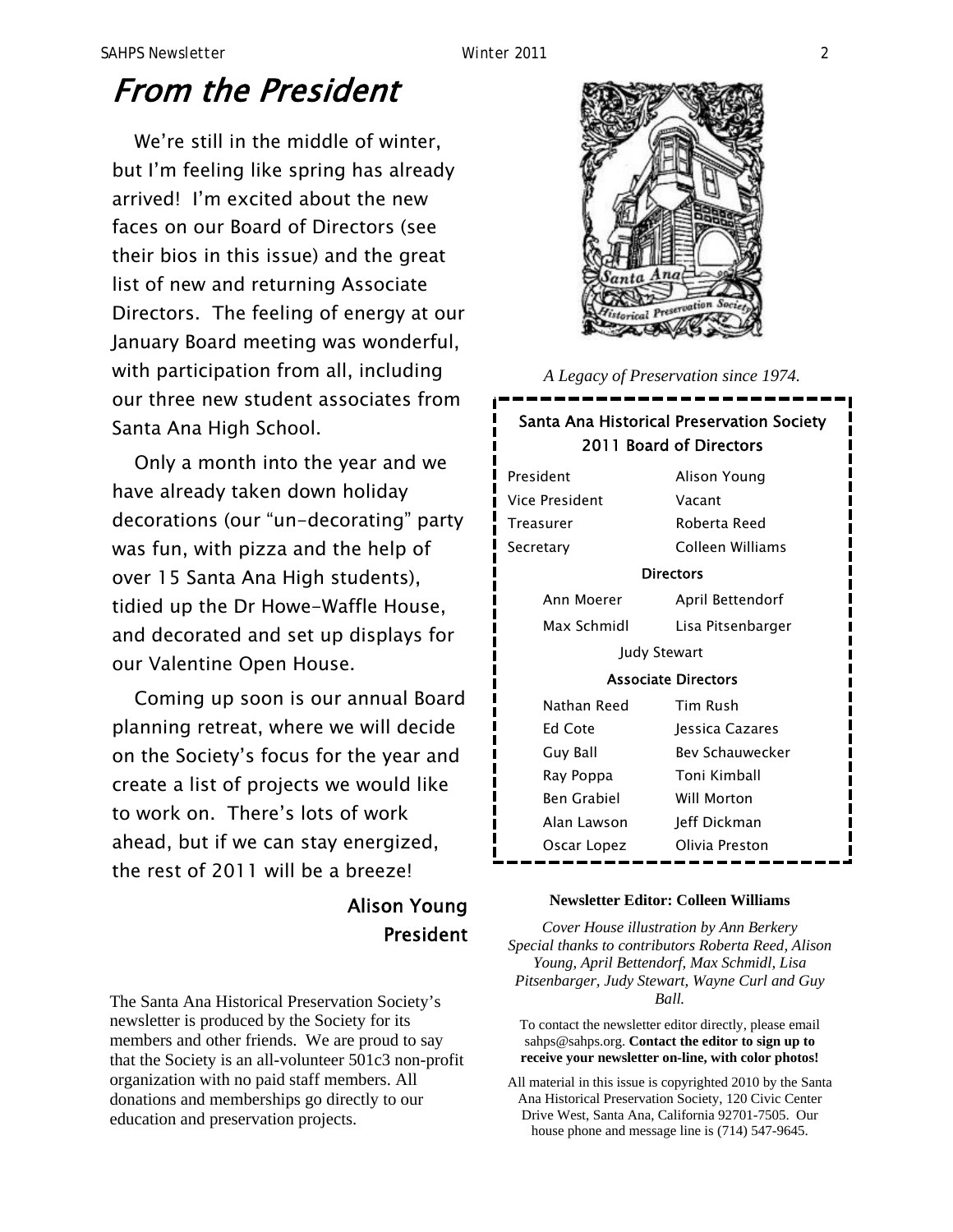

Guy Ball, author of *Images of America: Tustin* now on sale in our gift shop.

### Open House and Walking Tour Schedule Announced

Make a date to visit one of our themed Open Houses or the Downtown Walking Tour this year! Whether you've never been on a tour or came last month, there's always something new to see at the house with our themed exhibits.

Mark your calendars to visit an Open House on the first Saturday in April, June, August, and December. Instead of an October Open House, we participate in the Smithsonian Magazine's "Museum Day". Details will be posted on the website. Also watch our website and e-mail lists for information on future themes and Open House activities!

Open Houses are from noon to 4pm, unless otherwise stated. Tickets are \$5 for adults, \$4 for seniors, and \$3 for children through high school. Are you a member of the society? Bring your membership card to get in for only \$4!

Take the Downtown Architectural Walking Tour and your guide will walk you around noteworthy buildings and explain some of the history which led our city to its current state.

Please see Open House on page 6

### Images of America: Tustin hits our shelves

Tustin finally gets its very own historical photo book with the release of **Images of America: Tustin** by SAHPS associate board member Guy Ball. The book includes over 200 vintage images spanning from the late 1800s to the 1970s.

Typical of Arcadia Publishing's local history book series, each photo has well-written captions detailing a wealth of interesting Tustin history. The book moves from the city's founding, through its rocky early growth, into the city's rich agricultural and business development, and ending in the time when Tustin moved from primarily fruit groves to a community of neighborhoods.

Photos included in the book range from interesting images of the active women of the Please see Images of America on page 8

### Goodbye, but not farewell…

As you may have noticed, our all-women board is missing two key members: Wayne Curl and Ray Poppa. Wayne and Ray are greatly missed, having retired from the board at the end of 2010.

This year, Wayne Curl will be pursuing his own activities. Our vice-president for five years, Wayne was with the board for 7 years. During that time he brought a number of projects to our attention and helped to institute our themed Open Houses. Many of you will remember Wayne in the gift shop during Open Houses. Or perhaps you saw him selling tickets or other items at our Cemetery Tour. He also often engaged visitors at our both at many events.

Wayne rarely missed an event and was always helpful in ensuring they went off without a hitch. Although not directly involved with the society this year, we look forward to continue seeing him at future events and wish him well with his own activities!

Ray Poppa, our star docent, will also greatly be missed from the board. Our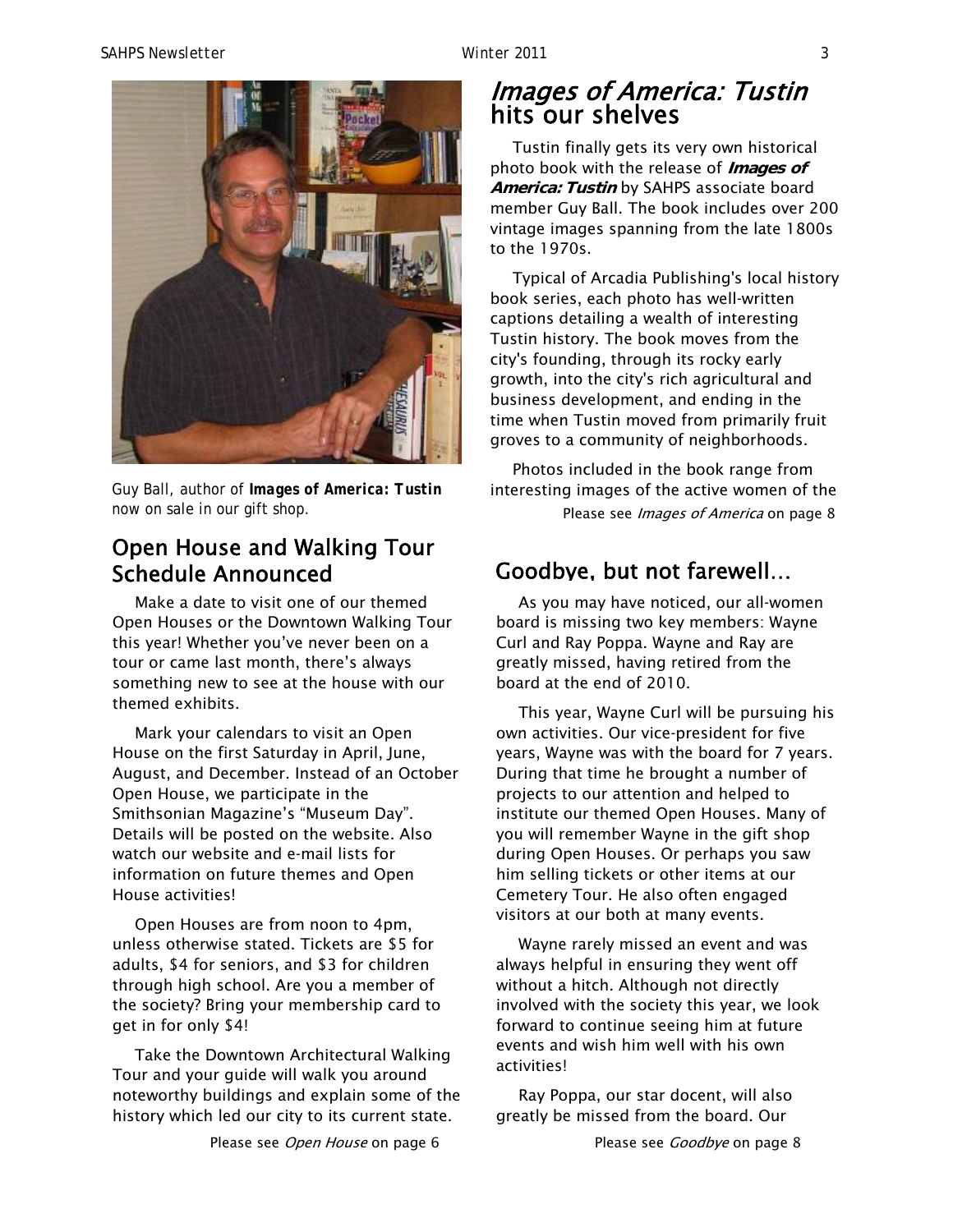#### *SAHPS Newsletter Winter 2011 4*

#### Continued from May we have on page 1

**Alison Young**, long time President of the Santa Ana Historical Preservation Society, developed her love of history and architecture in the many museums and vintage buildings of her home town of Chicago, Illinois. Following a BA in Archaeology at Beloit College (Wisconsin) she relocated to Long Beach, then Westminster, and finally to Santa Ana, attracted by its wonderful vintage homes. In real life she is an IT Systems Analyst, and mom to a beautiful daughter, Eris (now at UCLA), and Peetie the Dog (a very successful beggar of snacks). Alison is an avid reader and theatre goer, and loves to visit southern CA's many museums. She has been involved with every Cemetery Tour since its inception 13+ years ago, and has enjoyed writing scripts for a number of tours.

**Roberta Reed** is beginning her second year as Treasurer for the Society. She works with 3M as an EH&S Manager and is pursuing her Masters in Occupational Safety and Health. She is a Santa Ana native, currently living near where she grew up. When not racing home to her brood of dogs, Roberta likes to bake and volunteer with her church.

**Colleen Williams** is still an Archival Sciences student but working for UCI. She looks forward to graduating this August so that she can focus her time on SAHPS's archives.

**Ann Moerer** has been a resident of Santa Ana for 18 years. She developed her interest in vintage homes following her and her husband's purchase of a 1910 Craftsman Bungalow in May 1997. Ann lives with her husband, Jeff, and their dogs Lily and Theo, in the Historic French Park Neighborhood. Ann has served on the Board of their neighborhood association for 12 years and is a past Board member of the Santa Ana Communication Linkage Forum (Com-Link).

**Max Schmidl,** the grandchild of Slovenian immigrants, was born in the north woods of Minnesota, raised in Southern California, and lives with her husband Alan and two giant ragdoll cats in the historic Floral Park neighborhood of Santa Ana. Max is happily retired after a 30+ year career as a county legislative analyst and now enjoys downhill skiing and learning more about the fascinating history of Santa Ana.

**April Bettendorf** is fascinated with history and "old things." She's been happily married for 43 years and has two children. She

taught school for 40 years and currently substitutes a few times a month. April enjoys traveling with her husband and has been across the United States many times; either camping in her "younger years" or on motor home trips with her children. She has also enjoyed time in Alaska, Australia, Europe, Hawaii and Mexico. Cruising is also high on her list of favorite things to do. She's a loyal Dodger fan, collects antiques and is anxiously awaiting the birth of her first grandchild in July.

**Judy Stewart's** love of historic homes all started in Compton, California in the 50's. Compton preserved and restored its oldest home, built in 1869, and called it Heritage House. She loved to go look in the windows when she was a kid. She loved seeing all the "old" things, things from the past. Her fascination with historic homes and furnishings continues today. She went to High School in Westminster, married and had children there, and in 1987 moved to a brand new community in South Orange County: Rancho Santa Margarita. Their marketing described it as "Where the West Begins Again". It sounded good to her but didn't have anywhere near the character and charm of a truly historic area. She is very happy to be associated with SAHPS and looks forward to this year's events and programs (but mostly she just loves being in Willella's house).

**Lisa Pitsenbarger** is the proud mother of two furry children. She is a California Native born and raised. Having grown up in Southern California, however, she has also lived in Riverside County as well as Ventura and Santa Barbara. She is the daughter of prominent contractor Pitsenbarger Construction, who built a lot of Southern California landmarks. Lisa has been an Antique Dealer for more than 17 years. She considers herself very fortunate to do something she loves. Every day she feels she learns something new. She enjoys travelling, music and anything that has to do with History. She looking forward to becoming an asset to the SAHPS.

Thanks to all of you who took the time to vote, and for the kind notes some of you added to your ballots. We even had write-in votes for our two departing Board members, Wayne Curl and Ray Poppa; but despite the desires of their adoring fans, Wayne and Ray declined the invitation and remain in "retirement" from the Board!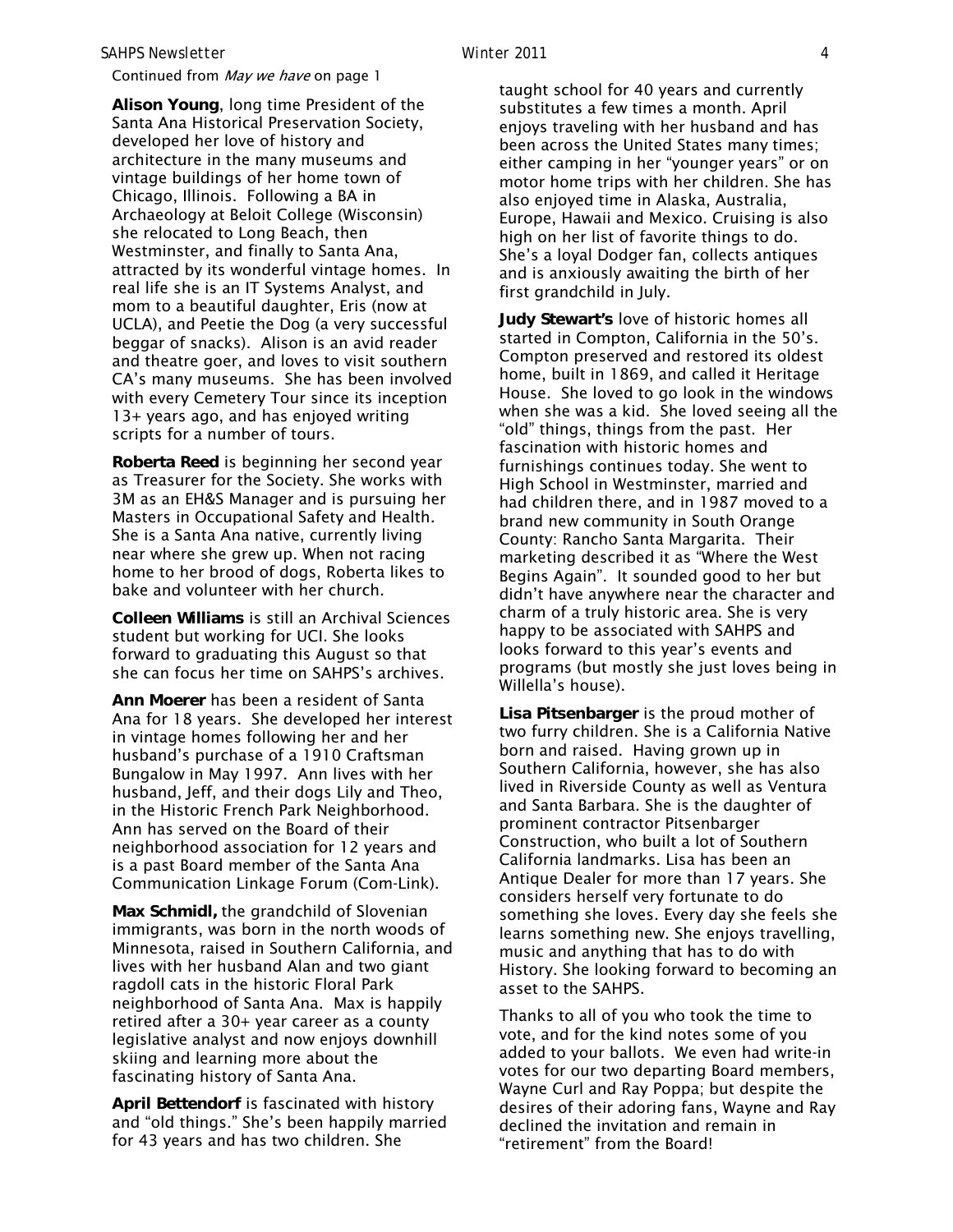#### *SAHPS Newsletter Winter 2011 5*



#### Continued from *Donation* on page 1

award winning cemetery tour), the downtown walking tour, publication of books about Santa Ana history, and our involvement in various efforts of historic preservation in the city. If you weren't aware before of all these activities, you are now.

But did you ever wonder where the Society gets its operating income, and where that money goes every year? As Treasurer, I thought it might be interesting to share this information, so our members can see exactly what their donations help us to do!

First off, one thing you will not see is salaries. Every person involved with the Society is a volunteer and no one is paid. We do it for the love of the city and the love of history. On the income side, we have several sources which include fund-raising and donations (including membership dues). We have a variety of categories of expenses as well. Below is an approximate break down of what income and expenses looked like in 2010:

#### **Income:**

| Sales (gift shop, etc.)       | 11%  |
|-------------------------------|------|
| <b>Cemetery Tour</b>          | 30%  |
| Walking/Open House            | 3.5% |
| Reimburse for Salvage Storage | 11%  |
| Donations                     | 6%   |
| Membership                    | 13%  |
| <b>Facility Rental</b>        | 23%  |
| Miscellaneous Income          | 2.5% |

The train company CEO's desk in the Doctor's waiting area decorated for the Holiday Open House.

#### **Expenses:**

| <b>Inventory for Gift Shop</b> | 5.5%  |
|--------------------------------|-------|
| <b>Taxes and Fees</b>          | 11.5% |
| <b>Meeting Expenses</b>        | 5%    |
| <b>Cemetery Tour Expenses</b>  | 6%    |
| Open House Expenses            | 2.5%  |
| Newsletter                     | 4%    |
| Website                        | 2%    |
| Salvage Storage                | 9.5%  |
| <b>Accounting Fees</b>         | 9%    |
| House Maintenance and Repair   | 30%   |
| Postage                        | 1.5%  |
| Printing                       | 2%    |
| Insurance                      | 4.5%  |
| Miscellaneous                  | 6%    |

The numbers are telling. Less than 20% of our income comes from membership dues and donations. 30% of our expenses are directly related to maintenance of the Howe-Waffle House. And in total, we do all of this on a pretty tight budget. Income and expenses are roughly equal each year, in the range of \$28,000 to \$35,000 on a yearly basis.

So what does it all mean? First of all, we truly appreciate your membership, both as income and because it means you identify with our goals. Second, we are interested in both ways to increase our income and reduce our expenses. Frankly, both of these require time and volunteer efforts, so if you are looking for a place to volunteer some time, we would love to talk to you. Help with current fundraising, new fundraising initiatives, and even help around the house can help cut expenses. And who knows? You may have a creative fundraising or cost cutting measure that we haven't thought of yet.

We really do appreciate everyone who joins and renews, and we are also grateful for your support in other ways as well!

Roberta Reed **Treasurer**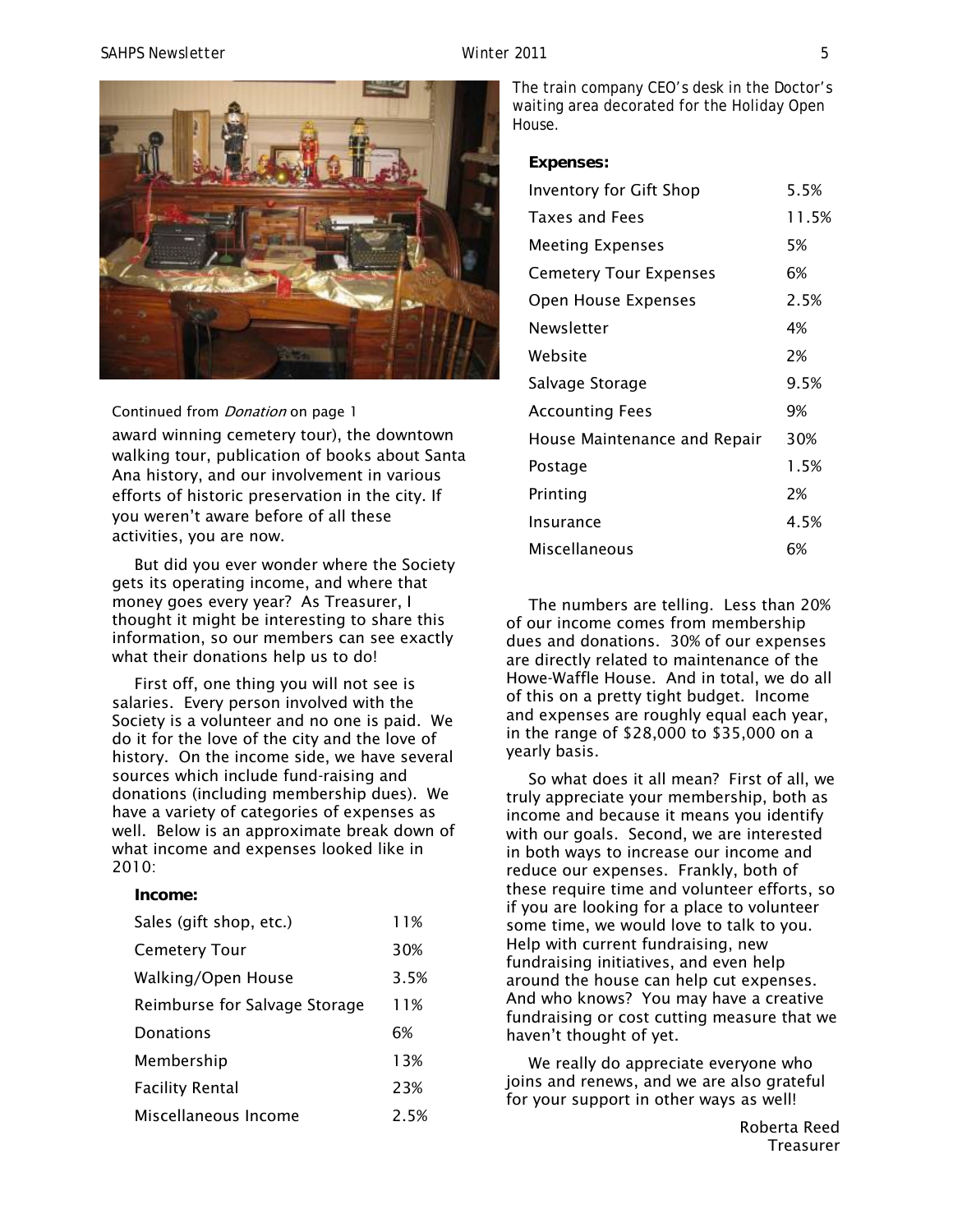Continued from Open House on page 3

The Walking Tour is held on the same Saturday as Open Houses, except for in June and August (due to the heat), and departs from the Howe-Waffle House. Reservations are highly recommended, made by phone or online. Tickets are \$8 a person. Tours begin at 2:30 pm and last about 2 hours. Tours are subject to cancellation due to severe weather, so please call ahead.

We hope to see you this year at the Dr. Howe-Waffle House and Medical Museum for any one of our events! Take a tour, walk downtown, browse or gift shop, or just admire the newest exhibits. There are many activities to engage you at our Open Houses and Walking Tours. In fact, why not come early and take in both the house and walking tour!

### **New Artwork of the House!**

While shopping at the Antique Market at Irvine Valley College, Wayne Curl, our former Vice-President, discovered a rare find! Sitting on a table was a signed Michael Scott Kent drawing of the Howe-Waffle House, titled "Waffle Mansion." What a remarkable chance!

He bought it and kindly donated it to the society. It is now on display in the Second (Informal) Parlor, so please take a look the next time you visit. Thank you Wayne for the donation of a rare work of art!



Both photos: Santa Ana High School Key Club members putting up holiday decorations.



# Wanted: Vintage and Antique Items

Do you have anything antique that no longer fits into your decor? Do you have an antique that's been collecting dust in your attic or shed and could use a better home? Perhaps you have some of grandma's left over china or a piece of art that no longer is your taste.

If so, consider donating it to SAHPS as part of a new fund-raiser! We are looking for antiques to sell in our gift shop. The upkeep on the Howe-Waffle house is always on-going (see *"Donation for Preservation"* on page 1). We would like your help in keeping this Victorian, Queen Anne beauty in tip top shape. That item you have packed away in your garage can help keep her a treasure for future generations.

We are requesting antique or vintage items: from jewelry to knick-knacks to furniture. Call Lisa Pitsenbarger at 714 788-9148 to arrange for your donation. Donations are tax-deductible and we provide receipts for all contributions. Rest assured all donations will go directly to the SAHPS to benefit the Howe-Waffle house.

Of course, this means you'll want to stop by our gift shop during events to see what fascinating new antiques we have to sell as well!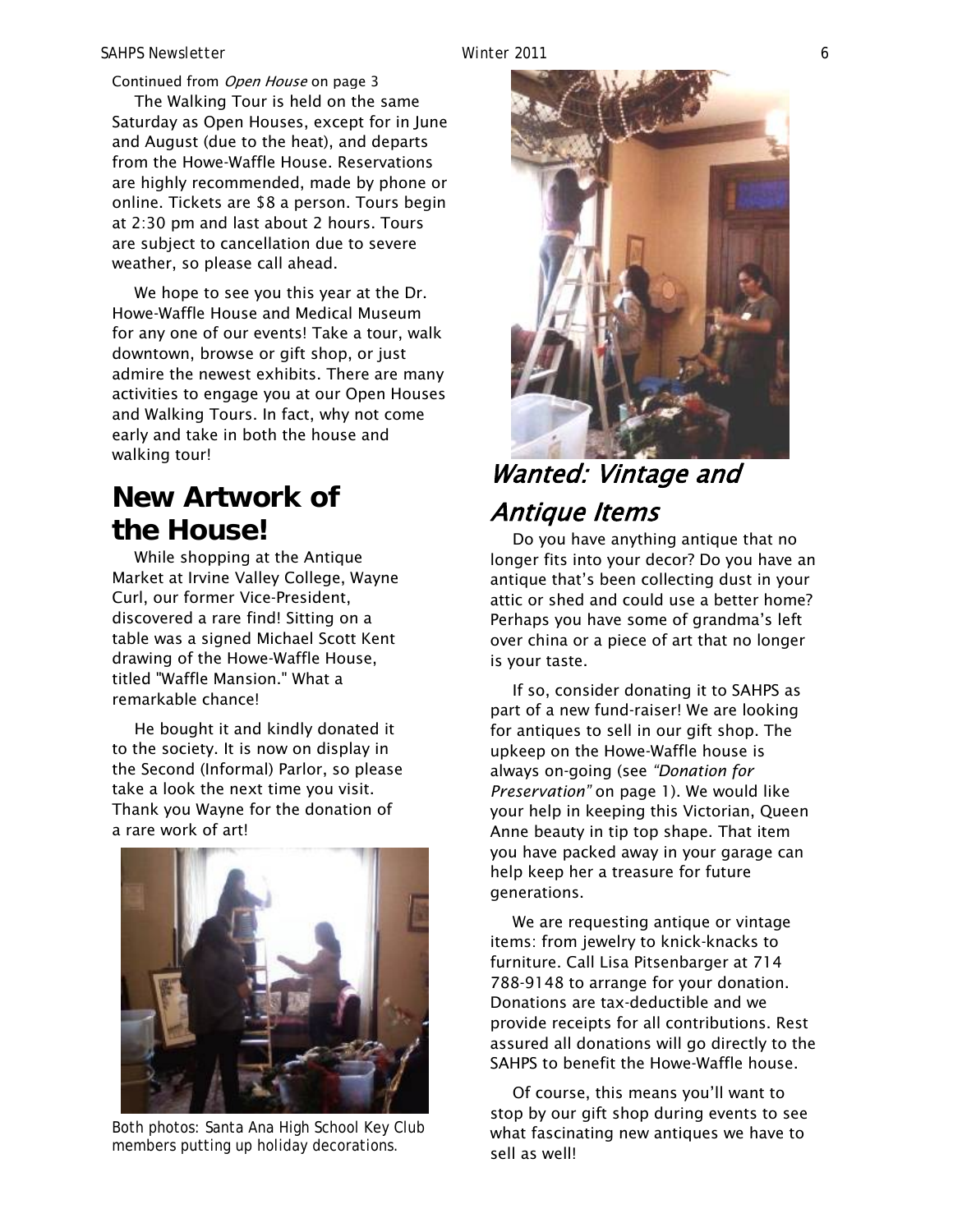Ed Cote, Marcel Falcon, Alison Young, and Max Schmidl discussing matters of historical importance at the Holiday Open House on Dec. 4, 2010.

### What we've been up to…

The 2010 Annual Cemetery Tour, the December Holiday Open House, and the February Open House were all wonderfully successful events! Hopefully you were able to attend, but if not, here are the highlights.

The 14<sup>th</sup> annual Cemetery Tour "Immigrants Who Shaped Orange County" was another living history success for the Society. We had the highest record of presold tickets and full tours throughout the day. Once again, the Orange County High School of the Arts lent us their talented students to guide tours of and act in the vignettes portraying people and topics of Orange County's past. Fairhaven Cemetery once again provided a beautiful backdrop to present the history of Santa Ana. Guests and volunteers alike enjoyed the day as well.

The December Holiday Open House saw the house in all its Victorian Christmas glory. High school students from Santa Ana and Segerstrom ensured that the "holly was hung by the chimney with [great] care!" Snacks and punch greeted members and guests to celebrate the holidays with friends. One of our largest, the Downtown Santa Ana Walking Tour that day was also a smash. Guests were treated to an entertaining walk around downtown to explore its unique architectural past.

We saw many familiar faces and even met some new volunteers we're sure to see again soon. Thank you to all who came to share the festivities! It was a fantastic party to end the year on a high note.

Following a frantically successful undecorating by Santa Ana High School's Key Club, and then re-decorating for the next Open House, the house was ready for Valentine's Day. Associate and Board Directors set up displays of soaps, decorations, and cards. Guests were greeted with Victorian customs and cards before being led around the house. All in all, an exciting day!

Join us April 2<sup>nd</sup> for our next Open House and Architectural Walking Tour!



### How Can I Be Involved?

There are many ways to join the Society and use your skills and passions to assist our preservation and historical mission. The first step is to become a member. See the article *Donation for Preservation* on page 1 and the membership flier on page 8 for more information on benefits and donation levels.

If you'd like to be a little more involved, say with a specific activity, but can't commit to the board, why not join our Associates? This year we welcome a variety of new Associate Board Members to perform a variety of tasks; from helping answer our message line to maintaining the website to seeking new local partnerships for the society. Toni, Olivia, Jessica, Oscar, Jeff, Alan, and Ray join previous associates Ben, Tim, Will, Guy, Nathan, Ed, and Bev for 2011.

For those who really want to be involved or take on leadership roles, there is always the prestigious Board of Directors. Although you will have to wait for next year's election to be official voting members, you can attend meetings now and help us continue to create and continue our popular events, programs, and tasks. Finally, if that all sounds a bit too much, why not just volunteer? We have a variety of activities, from docents to flyer distribution that we could use your help with!

Interested in joining our merry band? Send us a note, visit an event, join our meetings, or get a hold of a board member to learn more. Every month's third Tuesday at 6:30 pm join us at the Howe-Waffle House for our public board meeting. Everyone is welcome!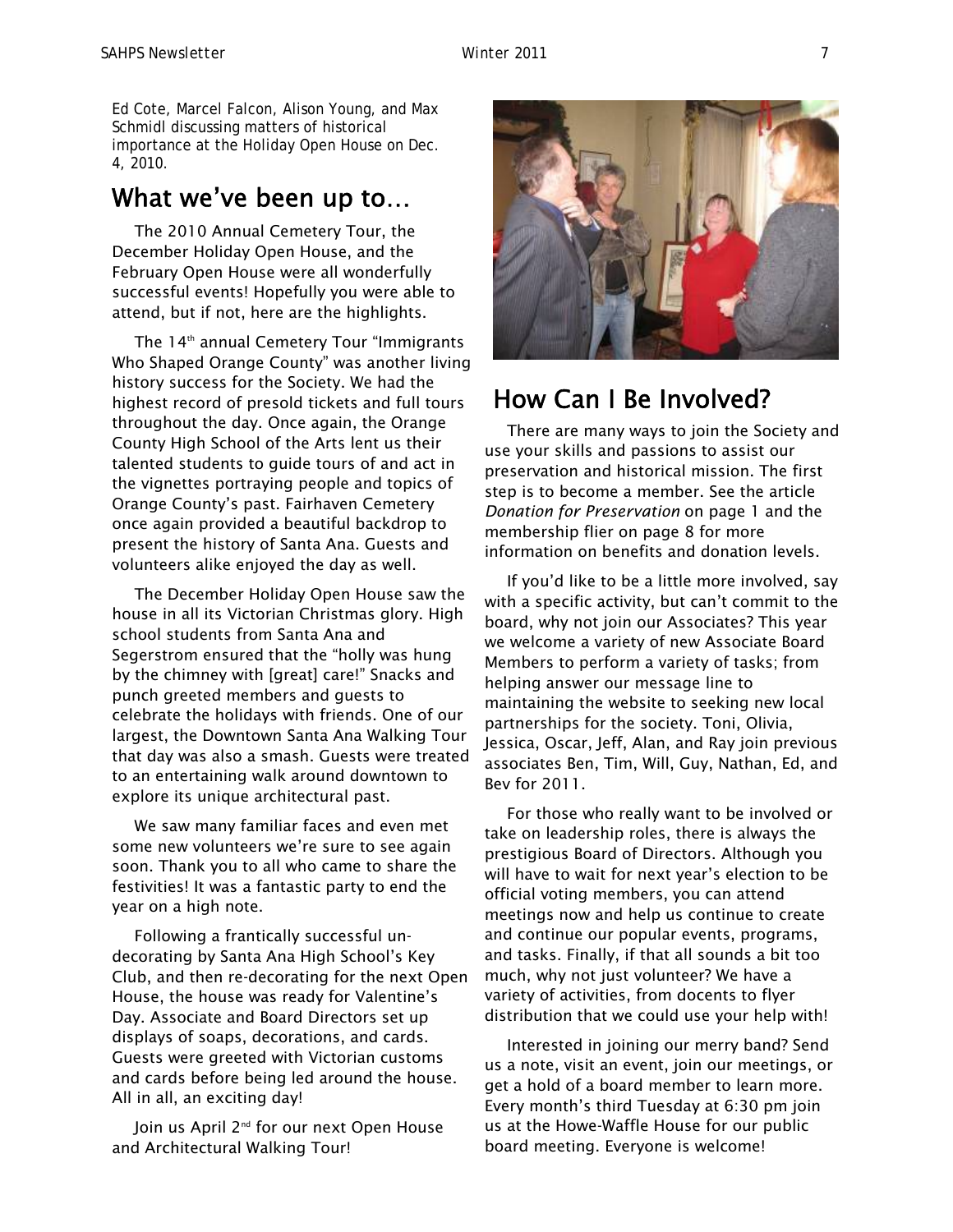#### *SAHPS Newsletter Winter 2011 8*

Ladies Missionary Society to then-actor Ronald Reagan promoting his new book at a local bookstore, unique photos of some of the WWII enemy-submarine hunting blimps to acres of orange groves surrounding a new I-5/I-55 freeway interchange in the mid-50s, photos of the 1880s Tustin Trolley to the new traffic light at Newport and Irvine (Fourth) in the 1960s. Book photos include Old Town Tustin, the hills of North Tustin, Tustin Meadows, and all areas in between. Continued from *Images of America* from page 3

Ball, who also authored **Early Santa Ana** and **Vintage Postcards of Santa Ana**, tapped the resources of several large photo collections to share images that were rarely seen before. He also included new and vintage photos from local families to fill in missing gaps. Ball also connected with some of the groups on Facebook to come up with photos of a few long-time residents as they were growing up!

The book is an enjoyable and very informational trip through Tustin's past, taken with the same care of Ball's previous topics. Signed and unsigned copies are available through the Santa Ana Historical Preservation Society. (See form in this newsletter.)

Softcover, 125 pages, \$24 from SAHPS.

resident handy-man, Ray was a board member for three years and will continue with us an Associate and docent. With his wife, Jean, Ray will continue to give outstanding tours at our Open Houses and special tours. Ray has left the board to focus on his family and to also attend to his own activities. Continued from *Goodbye* on page 3

Both Wayne and Ray will be missed. Though we not-so-secretly hope they will return to us in the future. In the meantime, we wish them both well and thank them for all their years of hard work and dedication!

### **Upcoming Events**

**SAHPS Board Meeting:** All are welcome! Please RSVP to the editor so we can add your name to the guest list! **Tuesday, Mar 15, Apr 19, May 17 at 6:30pm**

**Downtown Walking Tour:** From the Howe-Waffle House. **Saturday, Apr 2 at 2:30 pm**.

**Howe-Waffle Open House:** Tickets are \$5 for adults, \$4 for seniors/SAHPS members, \$3 for students. **Saturday, Apr 2 and June 4 from 12:00-4:00 pm.** 

**Floral Park Home and Garden Tour:** Tour gorgeous historic homes and elegant gardens in the beautiful Floral Park neighborhood. Also, browse shopping and information booths. **Saturday and Sunday, April 16-17.** 

### **Help us continue our efforts to preserve, to educate, and to celebrate Santa Ana and early local History**

*Renew or join at the \$100 level (or above) and receive a copy of*  **Santa Ana: 1940-2007***,* **Early Santa Ana, Santa Ana in Vintage Postcards, Logan Barrio, Civil War Legacy in SA,** *or* **Orange County Blossoms** *as a free gift as our thanks for your extra support.* 

**Membership Dues:** *Individual/Family - \$15-49; Business - \$20-100; Supporter - \$50-99; Patron - \$100-249; Benefactor - \$250-1,000;* 

| (If \$100 or over, please circle the book above that you would like us to send you.)       |  |  |
|--------------------------------------------------------------------------------------------|--|--|
|                                                                                            |  |  |
|                                                                                            |  |  |
|                                                                                            |  |  |
| Send to: Santa Ana Historical Preservation Society, 120 Civic Center Dr. W., Santa Ana, CA |  |  |

**92701-7505**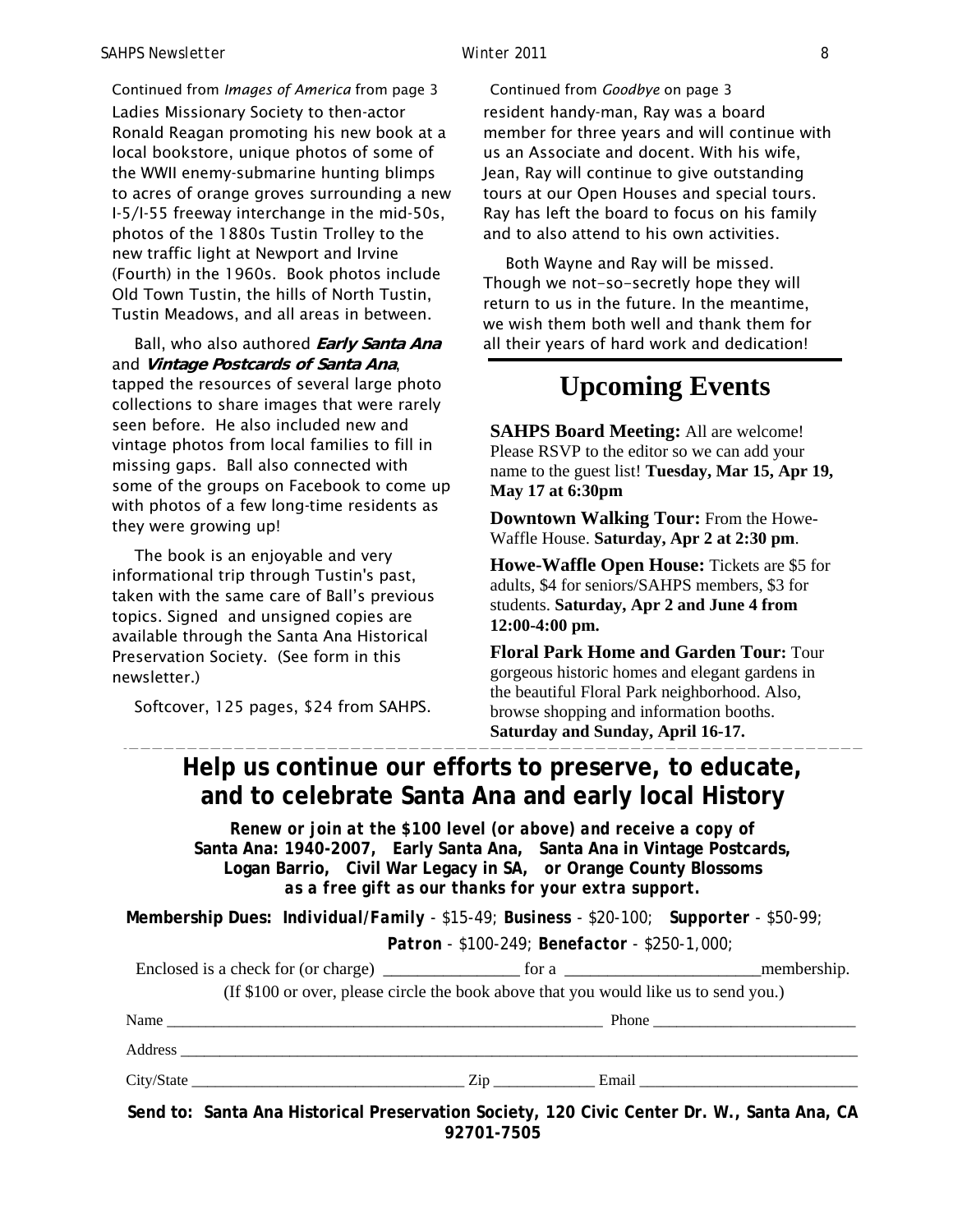

# *Images of America* **Tustin**

### *by local author Guy Ball*

Introducing a brand new book featuring 200 vintage photos showing Tustin from the late 1800s to the 1970s. Many of these images have rarely been seen in public and come from the Society's extensive photo collection, the Orange County Archives, private families, and other collections

The book is available at most major bookstores, local stores, and at our gift shop. If you order the book directly from us, proceeds will support the Society and you can have it personally signed by author Guy Ball. We will even mail it directly to your home if you wish.

You may buy the book by sending in this form or visiting our next Open House on April  $2^{nd}$  from 12 to 4 pm. If you have any questions, please call us at 714 547-9645 or email us at sahps@sahps.org.

The book costs \$24.00 from the Santa Ana Historical Preservation Society (tax included in price). If you want us to ship it to you, add an additional \$5 for first class.

| Name  | Phone____________________________<br><u> 2000 - Januar Amerikaanse Amerikaanse konstantinoplebindus (h. 2000).</u> |  |
|-------|--------------------------------------------------------------------------------------------------------------------|--|
|       |                                                                                                                    |  |
|       |                                                                                                                    |  |
| Email |                                                                                                                    |  |

Would you like it signed? (For example: *"To John Smith, To the Smith Family, To John and Tina Smith")* Below, write the specific name to be written. Use extra paper for additional names if you are ordering multiple books. (Signed books will take approximately 1 extra week to process.)

*Name(s) to be written:* 

*Send this form and payment to:* 

*\_\_\_\_\_\_\_\_\_\_\_\_\_\_\_\_\_\_\_\_\_\_\_\_\_\_\_\_\_\_\_\_\_\_\_\_\_\_\_\_\_\_\_\_\_\_\_\_\_\_\_\_\_\_\_\_\_\_\_\_\_\_\_\_\_\_\_\_*

**Santa Ana Historical Preservation Society** 

**120 Civic Center Drive; Santa Ana, CA 92701**

*The Society is a 501c3, non-profit organization. Your direct purchase helps our preservation and educational missions.*